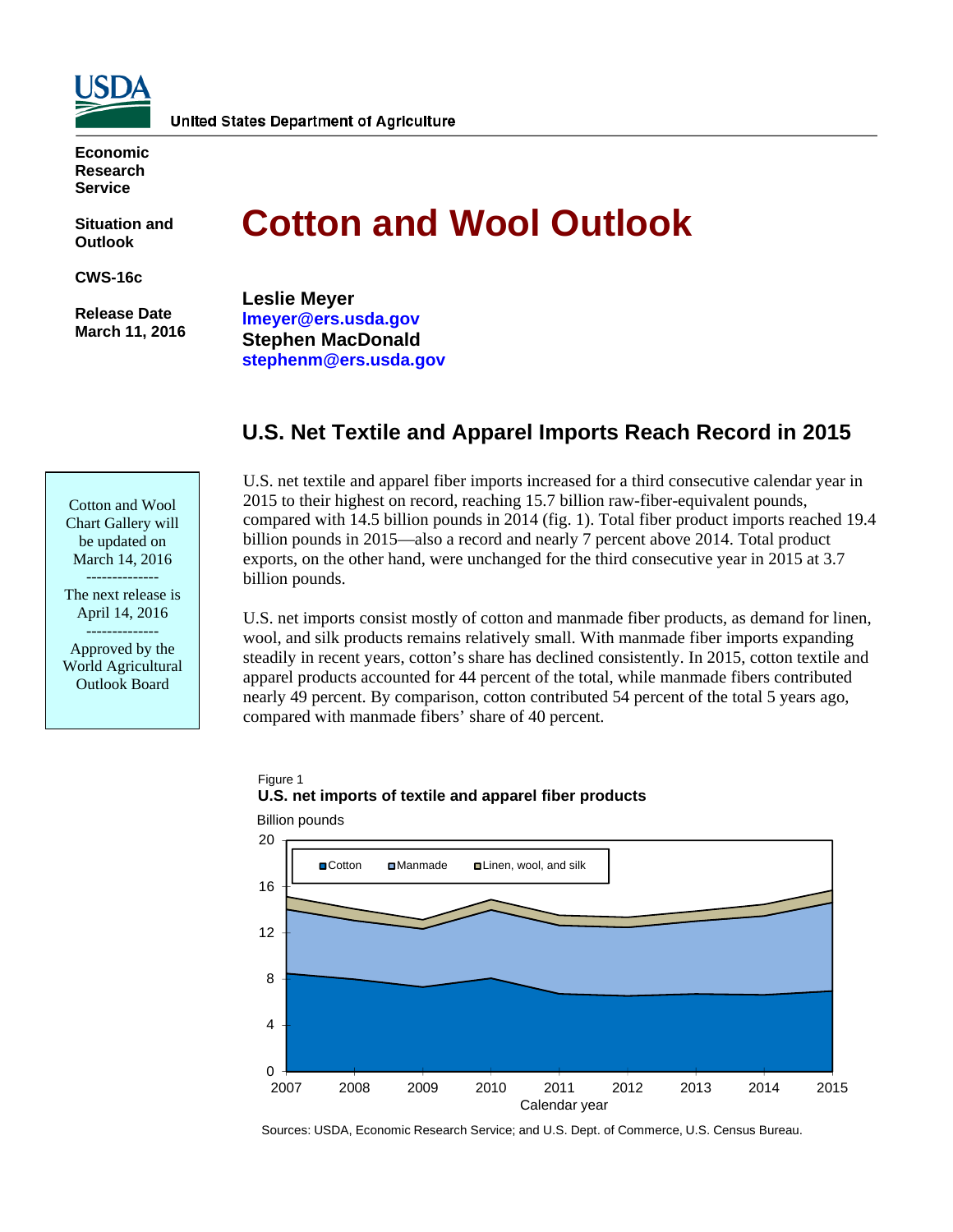# **Domestic**

### *U.S. Cotton Supply and Demand Unchanged in March*

The U.S. cotton crop for 2015/16 remains estimated at 12.9 million bales (upland at 12.5 million bales and extra-long staple at 435,000 bales), compared with last season's 16.3 million bales; however, the 2015 crop is similar to 2013. (USDA will release the final U.S. cotton production estimate for the 2015 crop on May 10th.) Based on the current crop estimate and beginning stocks of 3.7 million bales, the 2015/16 cotton supply totaled about 16.7 million bales, 11 percent below a year ago and the smallest since 1984/85.

As a result of the lower supply, total demand for U.S. cotton is also the lowest in three decades. For 2015/16, U.S. cotton demand is estimated at 13.1 million bales, the lowest since 1985/86 when demand totaled only 8.4 million bales. While U.S. mill use in 2015/16 remains estimated near the year-ago level, exports are forecast to decline considerably.

Through the first 6 months of 2015/16, U.S. textile mills used 1.7 million bales of cotton, similar to the amount used during the first half of 2014/15. In addition, mill use during the second half of the season is expected to remain similar to year-ago levels. On the other hand, U.S. cotton exports in 2015/16 are forecast to decline more than 15 percent; decreased supplies in the United States—along with the lowest foreign import demand in 7 years—are expected to keep U.S. exports 2 million bales below the 3-year average. As a result, the U.S. share of world trade is forecast to decrease from 32 percent in 2014/15 to 27 percent this season (fig. 2).

U.S. cotton export commitments through the first 7 months of 2015/16 reached 7.2 million bales. Shipments, however, have only totaled 4 million bales—or 42 percent of the export forecast. At the comparable period during the previous marketing year, shipments had reached 44 percent of final exports. With slow shipments during the first half of the season, shipments will need to average approximately 250,000 per week to make the 9.5-million-bale estimate.

#### Figure 2



**U.S. cotton exports and share of global trade**

Source: USDA, *World Agricultural Supply and Demand Estimates* reports.

<sup>2</sup>  Cotton and Wool Outlook/CWS-16c/March 11, 2016 Economic Research Service, USDA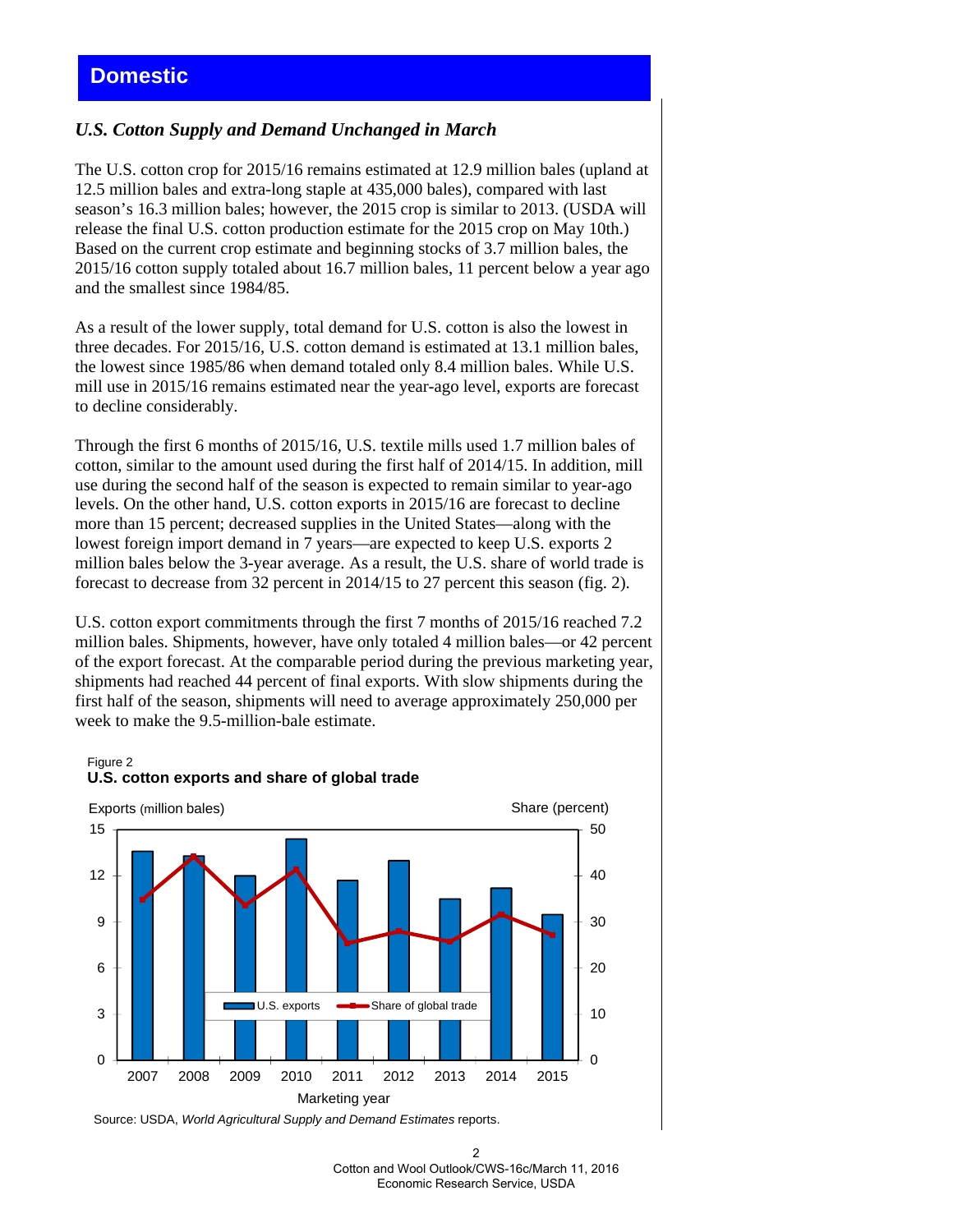With U.S. cotton demand slightly above production this season, stocks are estimated to decline marginally. For 2015/16, U.S. ending stocks are projected at 3.6 million bales, 100,000 bales or 3 percent below 2014/15. Based on the supply and demand estimates, the 2015/16 stocks-to-use ratio is projected to rise to 27.5 percent, the highest in 7 years.

Despite reduced global production, stagnant demand and uncertainties about China's reserve stocks have pushed prices lower this season. The average price received by U.S. upland cotton producers is expected to decline slightly from 2014/15's 61.3 cents per pound to range between 58 and 60 cents per pound. At the midpoint of 59 cents per pound, U.S. prices would be the lowest since 2008/09.

## *U.S. Retail Cotton Consumption Expands in 2015*

U.S. domestic cotton consumption (mill use plus net textile imports) grew 4 percent in calendar 2015 to nearly 8.7 billion (raw-fiber-equivalent) pounds, or about 18.1 million bale-equivalents (fig. 3). The 2015 level represents the highest in 5 years, despite cotton having lost fiber share in apparel product construction to manmade fibers recently. However, the 2015 retail cotton consumption estimate remains 20 percent below the record of 10.9 billion pounds set in calendar 2006.

U.S. cotton product imports and exports both moved higher in 2015. Imports grew about 4.5 percent to nearly 8.8 billion pounds in calendar year 2015; similarly, cotton product exports increased 3 percent to 1.8 billion pounds. Meanwhile, U.S. cotton mill use remained stable in 2015 at 1.7 billion pounds. As a result, the U.S. per capita estimate of retail cotton consumption increased nearly a pound to 27 pounds in 2015, with U.S. mill use of cotton accounting for just over 5 pounds of the total.





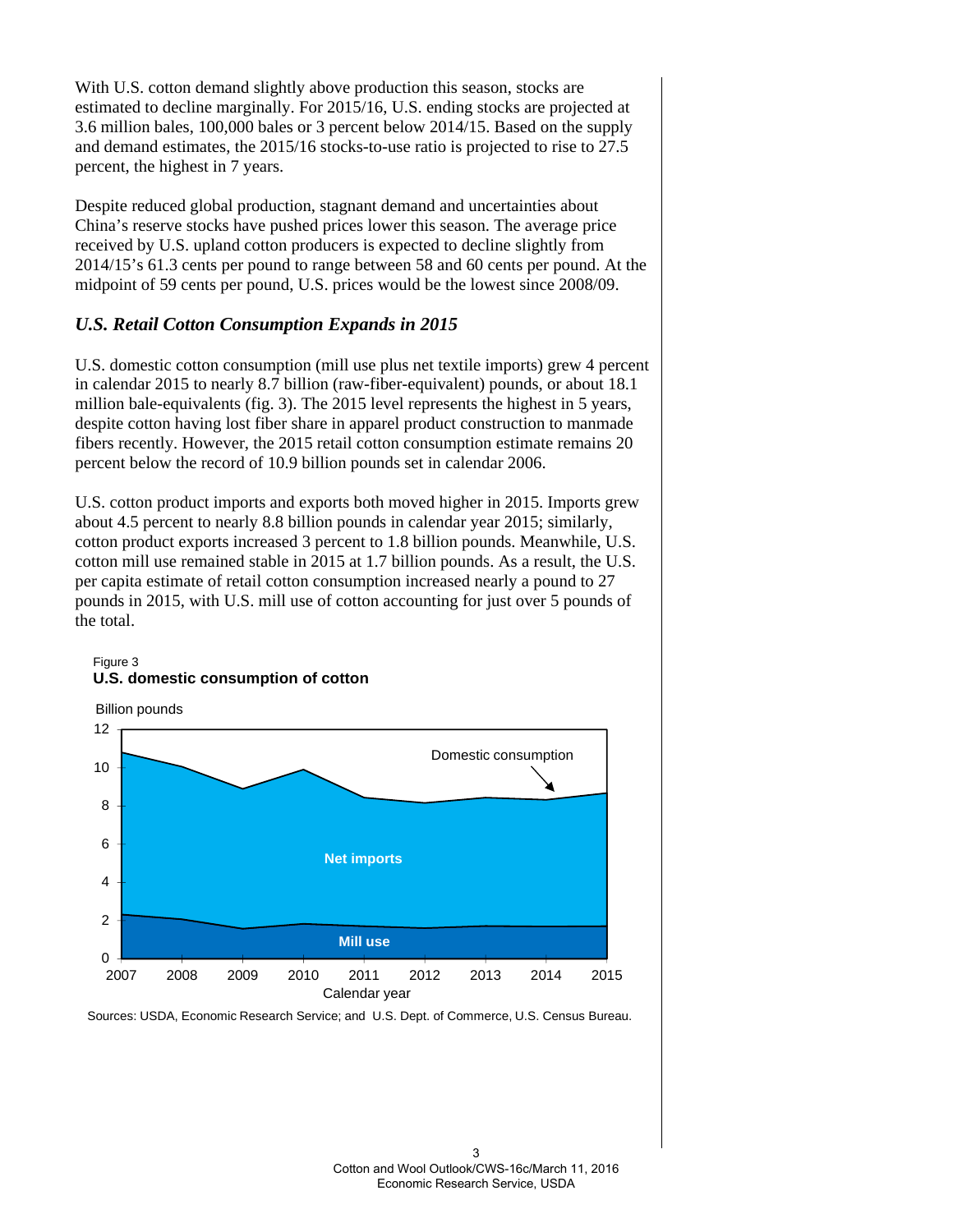# **International Outlook**

# *Global 2015/16 Cotton Production Reduced Further in March*

World cotton production this season is forecast at 100.2 million bales, nearly 1.2 million bales below February's projection and 19 million bales below 2014/15. Weather-related issues reduced both area and yield in a number of countries this season. Global harvested area in 2015/16 is estimated at 30.9 million hectares (76.4 million acres), 3.1 million hectares (7.7 million acres) below the previous season. The global yield is forecast at 706 kg per hectare (630 pounds per acre), compared with the 3-year average of 782 kg per hectare (698 pounds per acre).

India and China remain the top cotton producers in 2015/16. For India, production is forecast at 26.8 million bales, a reduction of 1 million bales this month as gin arrivals indicated a lower crop; India's crop is estimated 9 percent below 2014/15 and the lowest since 2009/10. China's cotton production is projected at 23.8 million bales this season—nearly 21 percent below the 2014 crop and the third consecutive annual decrease—as area declined for the fourth year in a row.

Other major producing countries also experienced declines in 2015/16. For Pakistan, where the cotton crop is projected at only 7 million bales (34 percent below 2014/15), weather, insects, and low prices are expected to keep the crop at its smallest since 1998/99. Crops in Brazil (6.7 million bales), Uzbekistan (3.7 million bales), and Turkey (2.65 million bales) are forecast to decrease 4 percent, 5 percent, and 17 percent, respectively. In contrast, Australia's cotton production in 2015/16 is expected to rebound 9 percent to 2.5 million bales; water issues in 2014/15 limited production significantly in Australia, where both the area and crop were the lowest in 5 years.

## *World Cotton Trade Lower in 2015/16*

Global cotton trade is projected about 500,000 bales lower this season at 34.9 million bales, the lowest since 2008/09. The reduction is due mainly to reduced import demand by China, where imports are projected to decline more than 3 million bales to 5 million bales in 2015/16. Largely offsetting China's reduction are increased imports by other cotton spinning countries, including Bangladesh, Vietnam, Turkey, and Pakistan. Bangladesh is projected to be the leading cotton importer in 2015/16 at 5.75 million bales.

While cotton exports are reduced significantly for the United States, shipments from India, Brazil, and Australia are expected to expand in 2015/16. India is forecast to export 5.5 million bales, compared with 4.2 million bales in 2014/15, despite their lower crop this season. For Brazil and Australia, 2015/16 exports are projected at 4.2 million bales and nearly 2.8 million bales, respectively, compared with 3.9 million bales and 2.4 million bales, respectively, in 2014/15.

## *Global Cotton Mill Use and Stocks to Decrease*

World cotton consumption in 2015/16 is projected at 109.2 million bales, about 400,000 bales below last month's forecast and 1.1 million bales below 2014/15. China continues as the world's leading spinner, accounting for an estimated 29 percent of the global mill use of cotton. In 2015/16, China is expected to use 32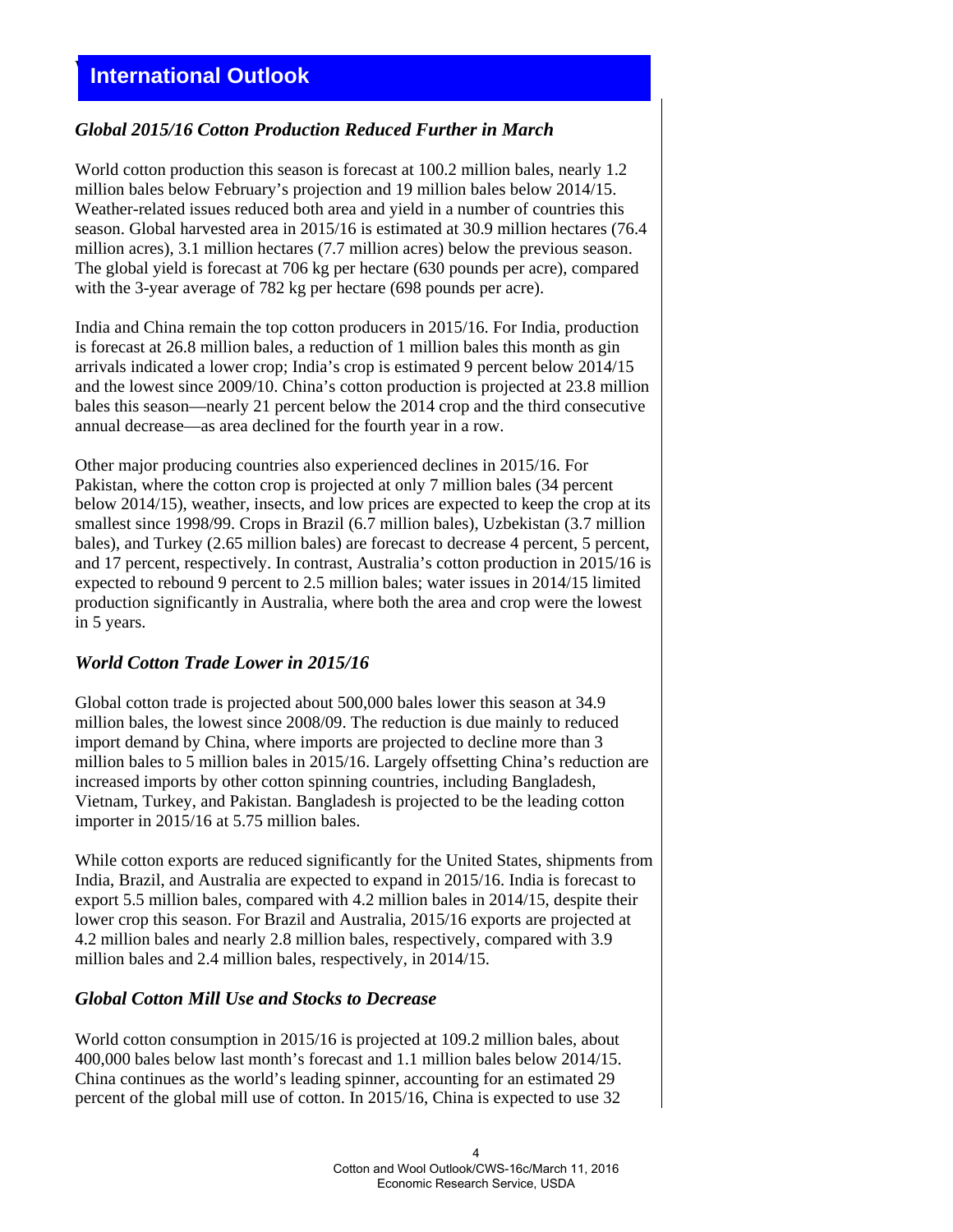million bales of raw cotton, 1 million bales below the previous season and the lowest since a similar amount was used in 2003/04. However, cotton yarn imports by China have supplanted much of the domestic spinning declines; in 2015/16, China could import about 10 million bale-equivalents of raw fiber in the form of cotton yarn, triple the level imported 5 years ago.

Cotton mill use in India is forecast to remain stable in 2015/16—at 24.5 million bales—after three consecutive annual increases. India's expansion has been supported by growth in cotton yarn exports to China, where India is the leading supplier. Cotton mill use in Pakistan is forecast at 9.6 million bales in 2015/16, 1 million bales below last season as the significantly reduced crop there has limited supplies. Cotton consumption in Turkey is expected to remain flat at 6.4 million bales, while mill use in Bangladesh and Vietnam are forecast to continue their expansion that began several years ago. In Bangladesh, cotton mill use is projected near 5.9 million bales in 2015/16, more than 2 million bales above 2011/12. For Vietnam, the growth has been even more impressive as expansion of the textile industry continues. In 2015/16, cotton mill use in Vietnam is forecast at 5.1 million bales, nearly 3.5 million bales higher than 4 years ago.

With global cotton production declining significantly in 2015/16 and mill use only slightly lower, world stocks are forecast to fall for the first time in six seasons. Based on the March world cotton supply and demand estimates, 2015/16 global ending stocks are forecast at 103.3 million bales, 8 percent (nearly 9 million bales) below a year ago but similar to stocks at the end of 2013/14 (fig. 4). Despite the stock decrease, global cotton supplies at the end of 2015/16 will approximate nearly a year's worth of mill use. As a result, world cotton prices are expected to continue their trend lower to levels not experienced since 2008/09.



#### Figure 4 **Global cotton stocks and prices**

Sources: Cotlook and USDA, Interagency Commodity Estimates Committee.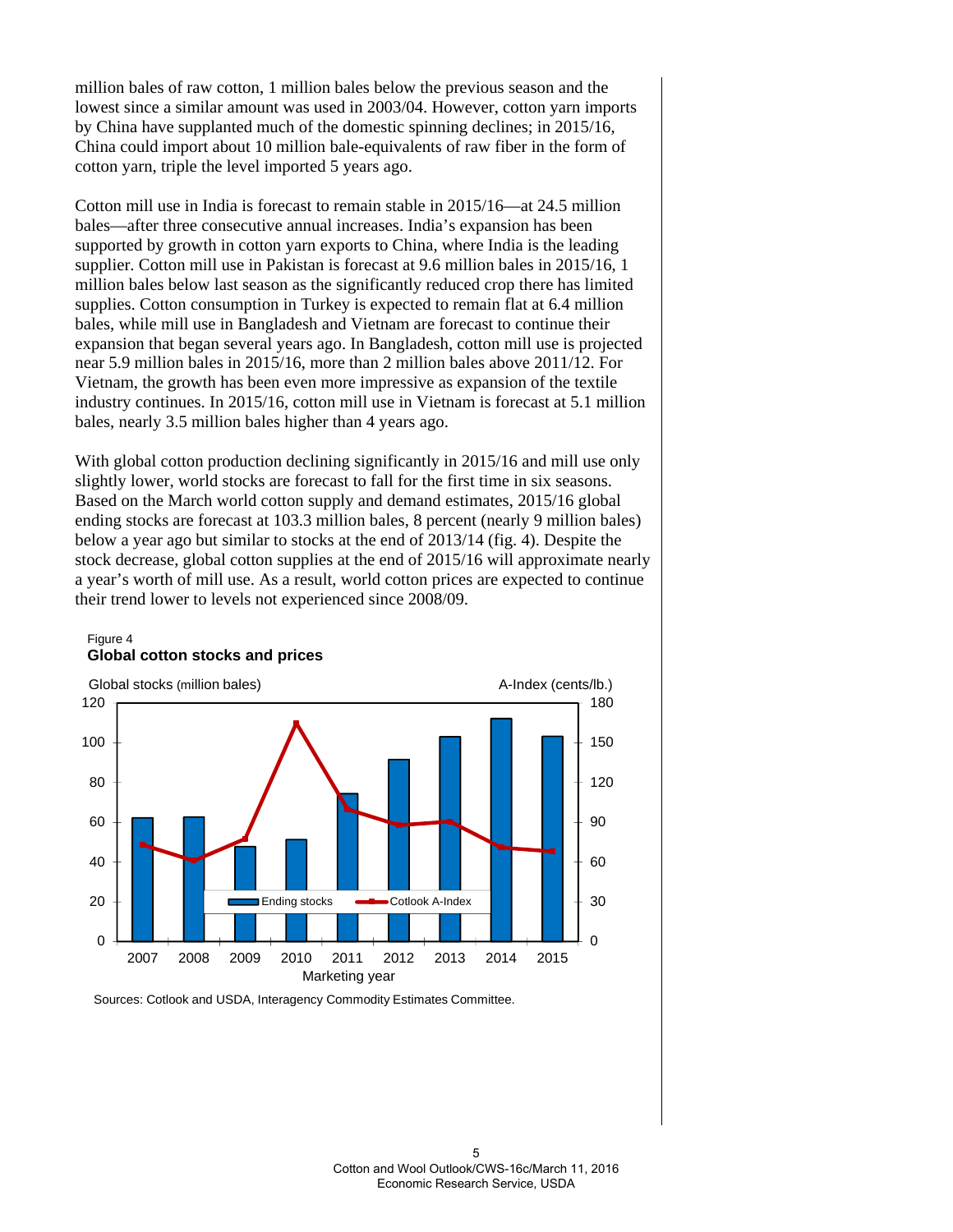# **Contacts and Links**

#### **Contact Information**

Leslie Meyer (U.S. cotton & textiles) (202) 694-5307 lmeyer@ers.usda.gov Stephen MacDonald (foreign cotton) (202) 694-5305 stephenm@ers.usda.gov Carolyn Liggon (web publishing) (202) 694-5056 cvliggon@ers.usda.gov

#### **Subscription Information**

Subscribe to ERS e-mail notification service at http://www.ers.usda.gov/subscribe-to-ers -e-newsletters.aspx to receive timely notification of newsletter availability.

#### *Data*

Cotton and Wool Monthly Tables (http://ers.usda.gov/publications/cws-cotton-andwool-outlook)

Cotton and Wool Chart Gallery (http://www.ers.usda.gov/data-products/cotton-andwool-chart-gallery.aspx#.UguTC6z8J8E)

### *Related Websites*

WASDE http://usda.mannlib.cornell.edu/MannUsda/viewDocumentInfo.do?documentID=1194

Cotton Topics http://www.ers.usda.gov/topics/crops/cotton-wool.aspx

Cotton and Wool Outlook

http://usda.mannlib.cornell.edu/MannUsda/viewDocumentInfo.do?documentID=1281

The U.S. Department of Agriculture (USDA) prohibits discrimination in all its programs and activities on the basis of race, color, national origin, age, disability, and where applicable, sex, marital status, familial status, parental status, religion, sexual orientation, genetic information, political beliefs, reprisal, or because all or a part of an individual's income is derived from any public assistance program. (Not all prohibited bases apply to all programs.) Persons with disabilities who require alternative means for communication of program information (Braille, large print, audiotape, etc.) should contact USDA's TARGET Center at (202) 720-2600 (voice and TDD). To file a complaint of discrimination, write to USDA, Director, Office of Civil Rights, 1400 Independence Avenue, SW, Washington, DC 20250-9410 or call (800) 795-3272 (voice) or (202) 720-6382 (TDD). USDA is an equal opportunity provider and employer.

#### **E-mail Notification**

Readers of ERS outlook reports have two ways they can receive an e-mail notice about release of reports and associated data.

• Receive timely notification (soon after the report is posted on the web) via USDA's Economics, Statistics, and Market Information System (which is housed at Cornell University's Mann Library). Go to http://usda.mannlib.cornell.edu/Mann Usda/aboutEmailService.do and follow the instructions to receive e-mail notices about ERS, Agricultural Marketing Service, National Agricultural Statistics Service, and World Agricultural Outlook Board products.

• Receive weekly notification (on Friday afternoon) via the ERS website. Go to http://www.ers.usda.gov/subscribeto-ers-e-newsletters.aspx and follow the instructions to receive notices about ERS outlook reports, Amber Waves magazine, and other reports and data products on specific topics. ERS also offers RSS (really simple syndication) feeds for all ERS products. Go to http://www.ers.usda.gov/rss/ to get started.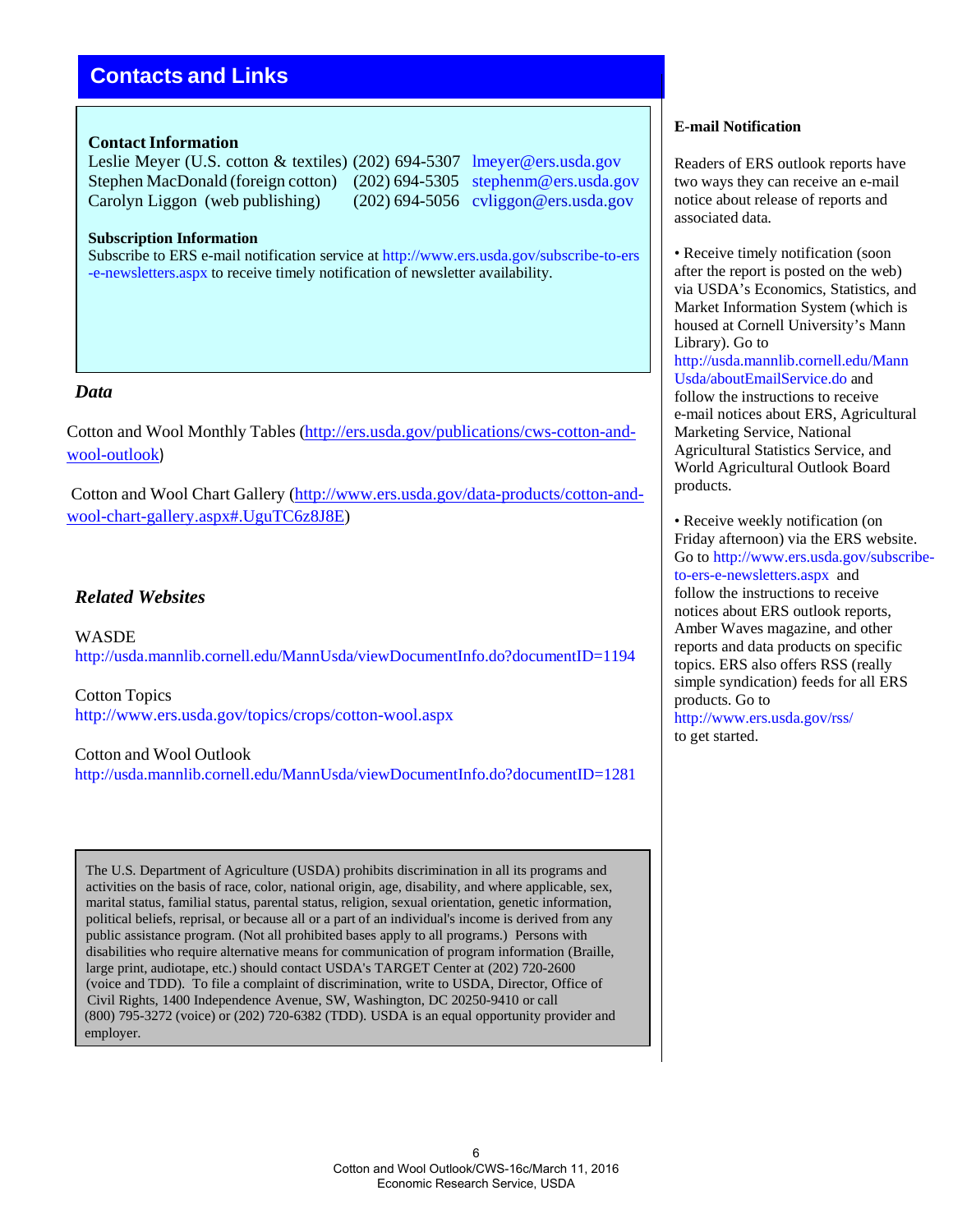|                                | 2015/16       |            |                       |            |  |
|--------------------------------|---------------|------------|-----------------------|------------|--|
| Item                           | 2014/15       | Jan.       | Feb.                  | Mar.       |  |
|                                | Million acres |            |                       |            |  |
| Upland:                        |               |            |                       |            |  |
| Planted                        | 10.845        | 8.422      | 8.422                 | 8.422      |  |
| Harvested                      | 9.157         | 7.922      | 7.922                 | 7.903      |  |
|                                |               |            | Pounds                |            |  |
| Yield/harvested acre           | 826           | 758        | 758                   | 760        |  |
|                                |               |            | Million 480-lb, bales |            |  |
| Beginning stocks               | 2.225         | 3.441      | 3.441                 | 3.441      |  |
| Production                     | 15.753        | 12.508     | 12.508                | 12.508     |  |
| Total supply 1/                | 17.987        | 15.954     | 15.954                | 15.956     |  |
| Mill use                       | 3.550         | 3.575      | 3.575                 | 3.575      |  |
| Exports                        | 10.836        | 9.525      | 9.050                 | 9.050      |  |
| Total use                      | 14.386        | 13.100     | 12.625                | 12.625     |  |
| Ending stocks 2/               | 3.441         | 2.901      | 3.376                 | 3.378      |  |
|                                |               |            | Percent               |            |  |
| Stocks-to-use ratio            | 23.9          | 22.1       | 26.7                  | 26.8       |  |
|                                |               |            | 1,000 acres           |            |  |
| Extra-long staple:             |               |            |                       |            |  |
| Planted                        | 192.4         | 158.5      | 158.5                 | 158.5      |  |
| Harvested                      | 189.8         | 154.9      | 154.9                 | 154.9      |  |
|                                |               |            | Pounds                |            |  |
| Yield/harvested acre           | 1,432         | 1,348      | 1,348                 | 1,348      |  |
|                                |               |            | 1,000 480-lb. bales   |            |  |
|                                |               |            |                       |            |  |
| Beginning stocks<br>Production | 125           | 259        | 259                   | 259        |  |
| Total supply 1/                | 566<br>694    | 435<br>699 | 435<br>699            | 435<br>697 |  |
| Mill use                       | 25            | 25         | 25                    | 25         |  |
| Exports                        | 410           | 475        | 450                   | 450        |  |
| Total use                      | 435           | 500        | 475                   | 475        |  |
| Ending stocks 2/               | 259           | 199        | 224                   | 222        |  |
|                                |               |            | Percent               |            |  |
| Stocks-to-use ratio            | 59.5          | 39.8       | 47.2                  | 46.7       |  |

Table 1--U.S. cotton supply and use estimates

1/ Includes imports. 2/ Includes unaccounted.

Source: USDA, World Agricultural Outlook Board.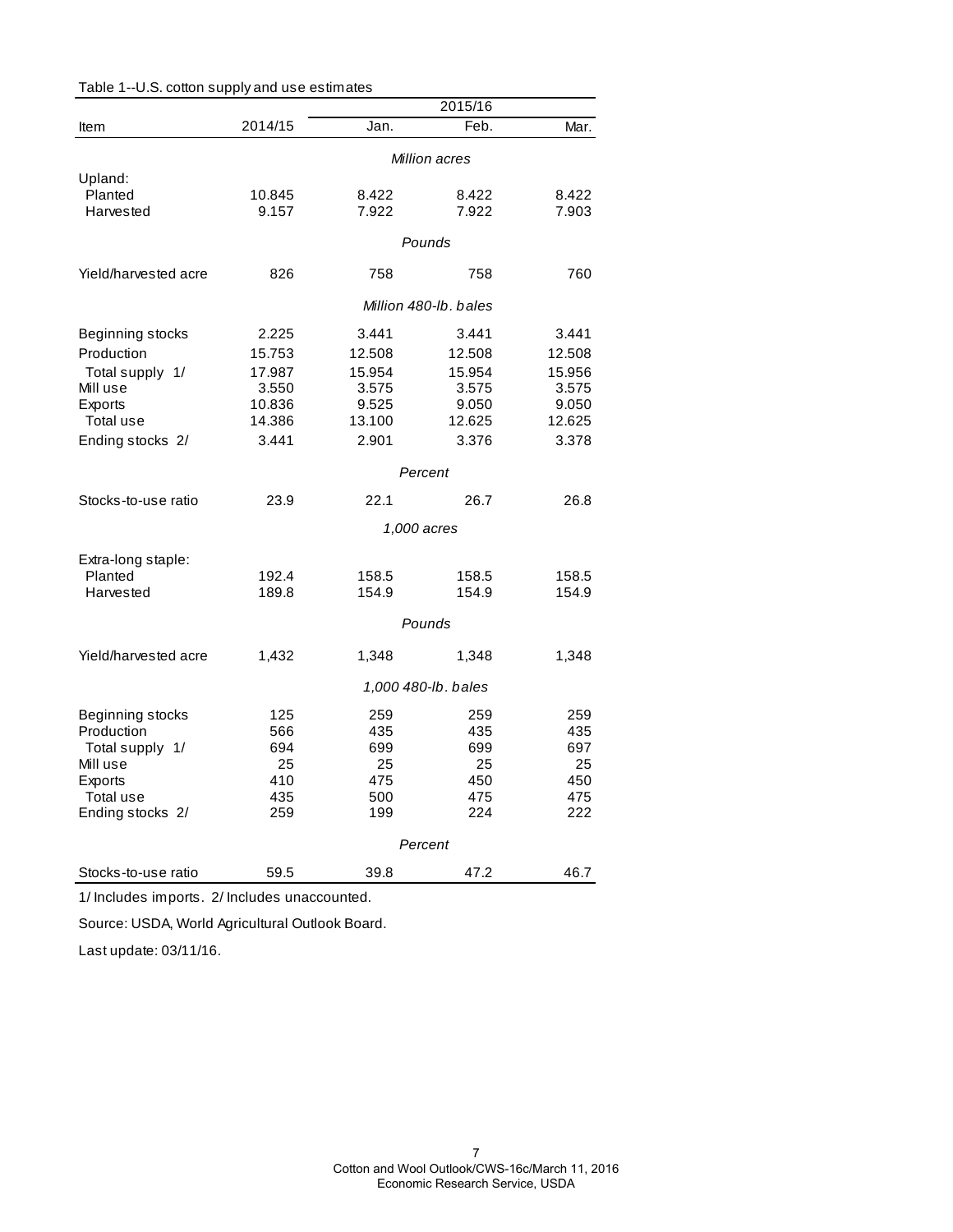| Table 2--World cotton supply and use estimates |  |  |
|------------------------------------------------|--|--|
|------------------------------------------------|--|--|

|                      |                       |        | 2015/16 |        |
|----------------------|-----------------------|--------|---------|--------|
| Item                 | 2014/15               | Jan.   | Feb.    | Mar.   |
|                      | Million 480-lb, bales |        |         |        |
| Supply:              |                       |        |         |        |
| Beginning stocks--   |                       |        |         |        |
| World                | 103.07                | 112.07 | 112.17  | 112.17 |
| Foreign              | 100.72                | 108.37 | 108.47  | 108.47 |
| Production--         |                       |        |         |        |
| World                | 119.15                | 101.56 | 101.38  | 100.22 |
| Foreign              | 102.83                | 88.61  | 88.44   | 87.28  |
| Imports--            |                       |        |         |        |
| World                | 35.71                 | 36.07  | 35.08   | 34.92  |
| Foreign              | 35.70                 | 36.06  | 35.07   | 34.91  |
| Use:                 |                       |        |         |        |
| Mill use--           |                       |        |         |        |
| World                | 110.30                | 110.94 | 109.60  | 109.21 |
| Foreign              | 106.73                | 107.34 | 106.00  | 105.61 |
| Exports--            |                       |        |         |        |
| World                | 35.38                 | 36.05  | 35.11   | 34.90  |
| Foreign              | 24.13                 | 26.05  | 25.61   | 25.40  |
| Ending stocks--      |                       |        |         |        |
| World                | 112.17                | 102.86 | 104.08  | 103.34 |
| Foreign              | 108.47                | 99.76  | 100.48  | 99.74  |
|                      | Percent               |        |         |        |
| Stocks-to-use ratio: |                       |        |         |        |
| World                | 101.7                 | 92.7   | 95.0    | 94.6   |
| Foreign              | 101.6                 | 92.9   | 94.8    | 94.4   |

Source: USDA, World Agricultural Outlook Board.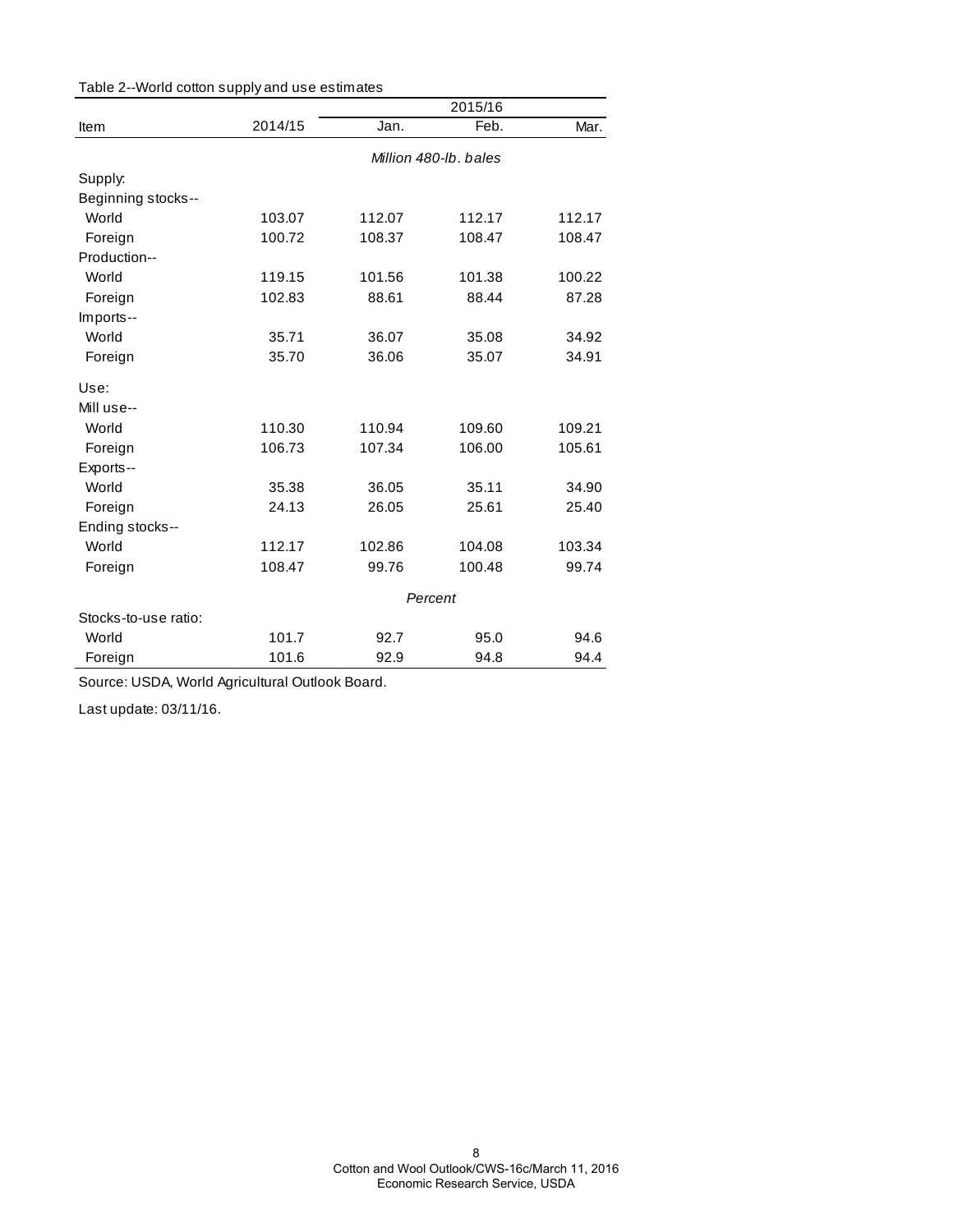| Table 3--U.S. fiber supply |         |                     |         |           |
|----------------------------|---------|---------------------|---------|-----------|
|                            | Nov.    | Dec.                | Jan.    | Jan.      |
| Item                       | 2015    | 2015                | 2016    | 2015      |
|                            |         | 1,000 480-lb. bales |         |           |
| Cotton:                    |         |                     |         |           |
| Stocks, beginning          | 5,077   | 8,807               | 11,136  | 13,087    |
| Ginnings                   | 4,386   | 3,214               | 1,193   | 1,336     |
| Imports since August 1     | 2.0     | 2.1                 | 8.2     | 3.0       |
|                            |         | Million pounds      |         |           |
| Manmade:                   |         |                     |         |           |
| Production                 | 496.4   | 461.4               | 547.6   | 514.9     |
| Noncellulosic              | 496.4   | 461.4               | 547.6   | 514.9     |
| Cellulosic                 | NA      | <b>NA</b>           | ΝA      | <b>NA</b> |
| Total since January 1      | 5,806.8 | 6,268.2             | 547.6   | 514.9     |
|                            |         |                     |         |           |
|                            | Oct.    | Nov.                | Dec.    | Dec.      |
|                            | 2015    | 2015                | 2015    | 2014      |
|                            |         | Million pounds      |         |           |
| Raw fiber imports:         | 191.3   | 186.2               | 184.7   | 182.0     |
| Noncellulosic              | 176.8   | 170.7               | 169.5   | 168.7     |
| Cellulosic                 | 14.5    | 15.5                | 15.2    | 13.3      |
| Total since January 1      | 1,948.8 | 2,135.0             | 2,319.7 | 2,030.7   |
|                            |         | 1,000 pounds        |         |           |
| Wool and mohair:           |         |                     |         |           |
| Raw wool imports, clean    | 664.2   | 527.1               | 662.1   | 420.5     |
| 48s-and-finer              | 319.3   | 339.7               | 353.8   | 266.5     |
| Not-finer-than-46s         | 344.9   | 187.5               | 308.3   | 154.0     |
| Total since January 1      | 6,043.3 | 6,570.5             | 7,232.6 | 7,076.7   |
| Wool top imports           | 204.9   | 352.0               | 181.4   | 24.3      |
| Total since January 1      | 3,069.2 | 3,421.2             | 3,602.6 | 3,422.8   |
| Mohair imports, clean      | 0.0     | 0.0                 | 0.0     | 0.0       |
| Total since January 1      | 0.0     | 0.0                 | 0.0     | 0.0       |

NA = Not available.

Sources: USDA, National Agricultural Statistics Service;

U.S. Dept. of Commerce, U.S. Census Bureau; and *Fiber Organon.*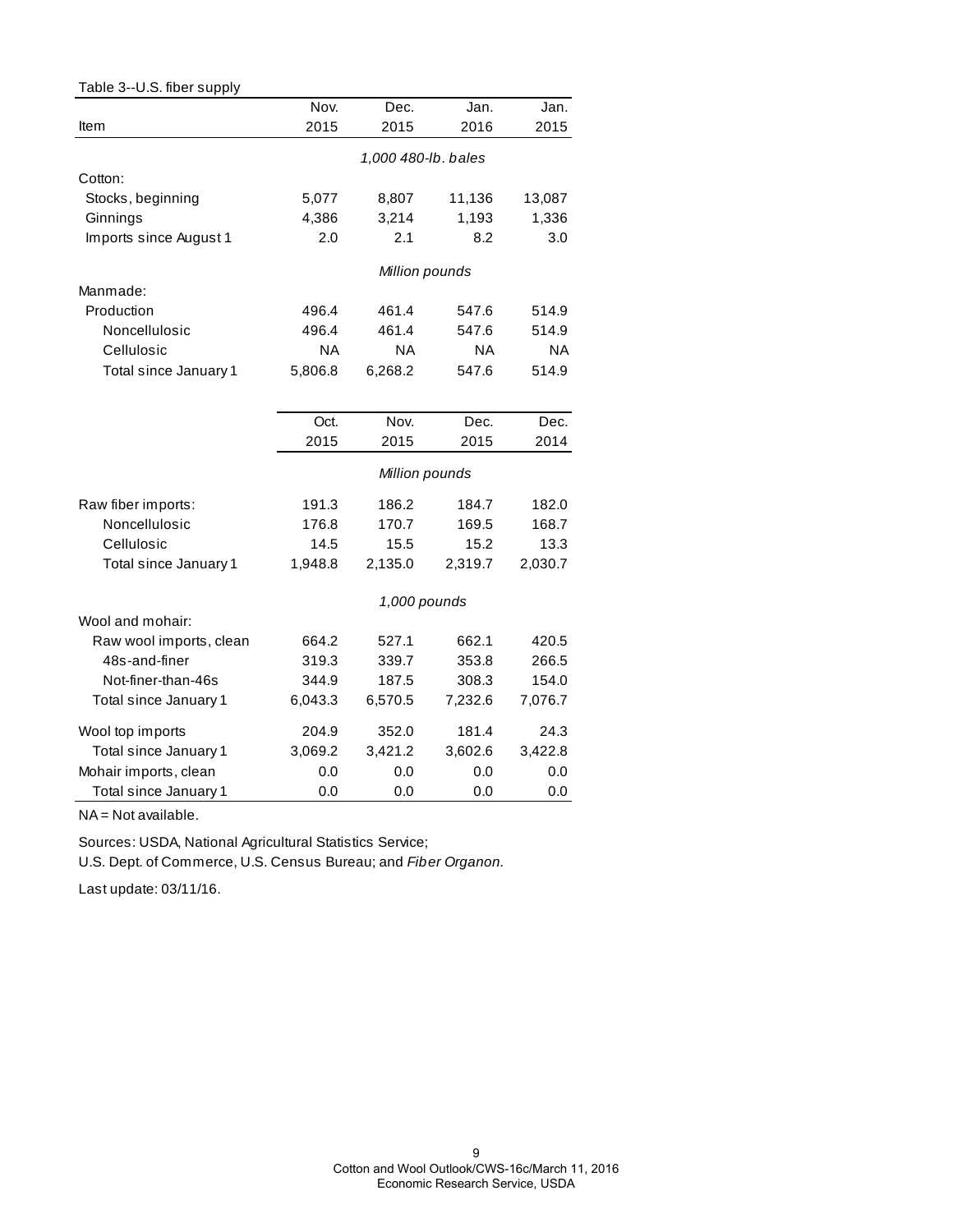| Table 4--U.S. fiber demand                       |               |                     |         |         |
|--------------------------------------------------|---------------|---------------------|---------|---------|
|                                                  | Nov.          | Dec.                | Jan.    | Jan.    |
| Item                                             | 2015          | 2015                | 2016    | 2015    |
|                                                  |               | 1,000 480-lb. bales |         |         |
| Cotton:                                          |               |                     |         |         |
|                                                  | 273           | 234                 | 275     | 298     |
| All consumed by mills 1/<br>Total since August 1 |               |                     | 1,711   | 1,741   |
|                                                  | 1,202<br>13.0 | 1,436<br>10.2       | 13.8    | 13.6    |
| Daily rate                                       |               |                     |         |         |
| Upland consumed by mills 1/                      | 271           | 232                 | 273     | 297     |
| Total since August 1                             | 1,194         | 1,427               | 1,700   | 1,733   |
| Daily rate                                       | 12.9          | 10.1                | 13.6    | 13.5    |
| Upland exports                                   | 350           | 605                 | 704     | 1,162   |
| Total since August 1                             | 1,740         | 2,345               | 3,049   | 3,652   |
| Sales for next season                            | 74            | 79                  | 120     | 38      |
| Total since August 1                             | 684           | 763                 | 884     | 617     |
| Extra-long staple exports                        | 33.0          | 46.7                | 38.7    | 25.0    |
| Total since August 1                             | 122.4         | 169.1               | 207.8   | 109.6   |
| Sales for next season                            | 0.0           | 0.0                 | 0.0     | 0.0     |
| Total since August 1                             | 0.0           | 0.0                 | 0.0     | 0.0     |
|                                                  | Oct.          | Nov.                | Dec.    | Dec.    |
|                                                  | 2015          | 2015                | 2015    | 2014    |
|                                                  |               | Million pounds      |         |         |
| Manmade:                                         |               |                     |         |         |
| Raw fiber exports                                | 50.0          | 42.9                | 43.8    | 41.0    |
| Noncellulosic                                    | 49.5          | 42.5                | 43.5    | 40.4    |
| Cellulosic                                       | 0.5           | 0.4                 | 0.3     | 0.6     |
| Total since January 1                            | 489.7         | 532.6               | 576.4   | 611.3   |
|                                                  |               | 1,000 pounds        |         |         |
| Wool and mohair:                                 |               |                     |         |         |
| Raw wool exports, clean                          | 1,019.3       | 435.7               | 460.6   | 1,079.5 |
| Total since January 1                            | 6,951.0       | 7,386.7             | 7,847.3 | 7,916.4 |
| Wool top exports                                 | 132.2         | 123.3               | 67.9    | 45.1    |
| Total since January 1                            | 365.1         | 488.4               | 556.3   | 924.6   |
| Mohair exports, clean                            | 45.0          | 59.8                | 111.1   | 146.4   |
| Total since January 1                            | 1,021.5       | 1,081.3             | 1,192.4 | 882.8   |

1/ Estimated by USDA.

Sources: USDA, Farm Service Agency; USDA, Foreign Agricultural Service, *U.S. Export Sales;* U.S. Dept. of Commerce, U.S. Census Bureau; and *Fiber Organon.*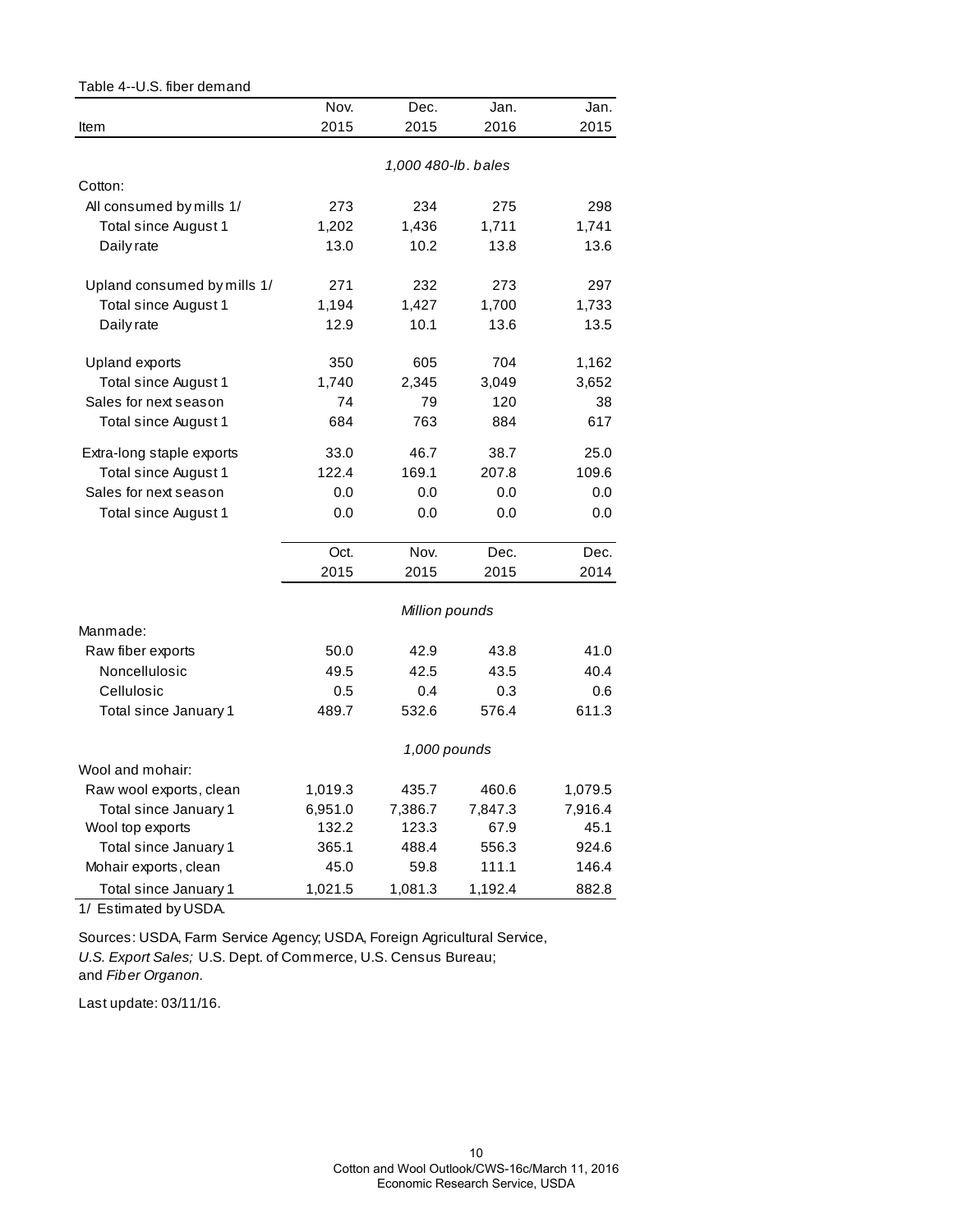| Table 5--U.S. and world fiber prices |        |                   |           |        |
|--------------------------------------|--------|-------------------|-----------|--------|
|                                      | Dec.   | Jan.              | Feb.      | Feb.   |
| Item                                 | 2015   | 2016              | 2016      | 2015   |
|                                      |        | Cents per pound   |           |        |
| Domestic cotton prices:              |        |                   |           |        |
| Adjusted world price                 | 48.27  | 47.10             | 45.32     | 48.12  |
| Upland spot 41-34                    | 62.32  | 60.69             | 58.06     | 61.74  |
| Pima spot 02-46                      | 139.50 | 135.29            | 129.50    | 160.00 |
| Average price received by            |        |                   |           |        |
| upland producers                     | 59.90  | 58.00             | <b>NA</b> | 57.80  |
| Far Eastern cotton quotes:           |        |                   |           |        |
| A Index                              | 70.55  | 68.61             | 66.59     | 70.26  |
| Memphis/Eastern                      | 76.50  | 74.13             | 71.19     | 73.63  |
| Memphis/Orleans/Texas                | 75.00  | 71.63             | 68.88     | 73.13  |
| California/Arizona                   | 78.75  | 75.13             | 72.13     | 77.13  |
|                                      |        | Dollars per pound |           |        |
| Wool prices (clean):                 |        |                   |           |        |
| <b>U.S. 58s</b>                      | 2.84   | <b>NQ</b>         | <b>NQ</b> | NQ.    |
| Australian 58s 1/                    | 3.67   | 3.51              | 3.61      | 3.59   |
| U.S.60s                              | 2.91   | NQ.               | NQ.       | NQ.    |
| Australian 60s 1/                    | NQ.    | 4.01              | NQ.       | 4.09   |
| U.S. 64s                             | NQ.    | NQ.               | NQ.       | NQ.    |
| Australian 64s 1/                    | 4.55   | 4.53              | 4.65      | 4.27   |

NA = Not available. NQ = No quote.

1/ In bond, Charleston, SC.

Sources: USDA, *Cotton Price Statistics* ; Cotlook Ltd., *Cotton Outlook;*  and trade reports.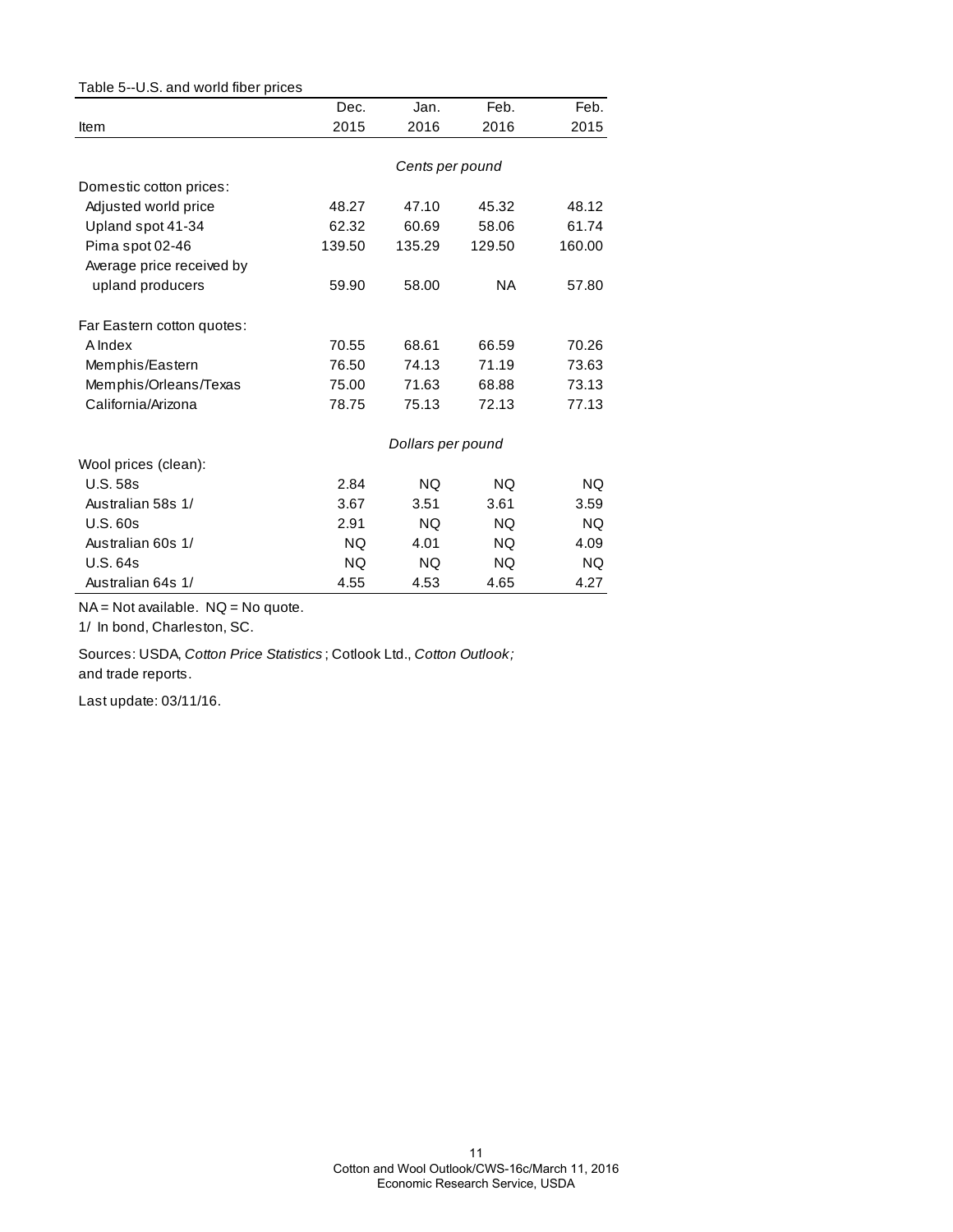| Table 6--U.S. textile imports, by fiber |           |           |                 |           |  |
|-----------------------------------------|-----------|-----------|-----------------|-----------|--|
|                                         | Nov.      | Dec.      | Jan.            | Jan.      |  |
| Item                                    | 2015      | 2015      | 2016            | 2015      |  |
|                                         |           |           | 1,000 pounds 1/ |           |  |
| Yarn, thread, and fabric:               | 246,387   | 254,981   | 270,140         | 269,810   |  |
| Cotton                                  | 53,496    | 52,781    | 55,585          | 53,773    |  |
| Linen                                   | 15,631    | 24,382    | 24,134          | 21,706    |  |
| Wool                                    | 4,234     | 3,909     | 3,730           | 3,770     |  |
| Silk                                    | 517       | 548       | 756             | 563       |  |
| Manmade                                 | 172,509   | 173,361   | 185,934         | 189,999   |  |
| Apparel:                                | 901,888   | 866,698   | 925,463         | 870,562   |  |
| Cotton                                  | 489,153   | 467,062   | 482,381         | 464,084   |  |
| Linen                                   | 5,834     | 6,826     | 9,645           | 7,687     |  |
| Wool                                    | 23,513    | 19,765    | 21,460          | 19,863    |  |
| Silk                                    | 6,385     | 7,041     | 9,445           | 9,701     |  |
| Manmade                                 | 377,003   | 366,004   | 402,532         | 369,227   |  |
| Home furnishings:                       | 256,622   | 230,283   | 237,725         | 217,355   |  |
| Cotton                                  | 129,456   | 124,080   | 130,465         | 120,467   |  |
| Linen                                   | 1,292     | 995       | 1,134           | 1,061     |  |
| Wool                                    | 419       | 264       | 483             | 210       |  |
| Silk                                    | 148       | 156       | 162             | 193       |  |
| Manmade                                 | 125,307   | 104,789   | 105,481         | 95,424    |  |
| Floor coverings:                        | 75,478    | 68,913    | 78,395          | 76,381    |  |
| Cotton                                  | 9,147     | 9,333     | 9,328           | 9,238     |  |
| Linen                                   | 23,358    | 19,330    | 24,429          | 20,456    |  |
| Wool                                    | 10,940    | 10,477    | 9,859           | 10,353    |  |
| Silk                                    | 2,400     | 1,942     | 2,541           | 2,759     |  |
| Manmade                                 | 29,634    | 27,832    | 32,239          | 33,575    |  |
| Total imports: 2/                       | 1,480,595 | 1,421,142 | 1,512,012       | 1,434,455 |  |
| Cotton                                  | 681,389   | 653,423   | 677,922         | 647,786   |  |
| Linen                                   | 46,115    | 51,533    | 59,342          | 50,909    |  |
| Wool                                    | 39,106    | 34,423    | 35,534          | 34,209    |  |
| Silk                                    | 9,450     | 9,686     | 12,904          | 13,217    |  |
| Manmade                                 | 704,534   | 672,077   | 726,310         | 688,335   |  |

1/ Raw-fiber equivalent. 2/ Includes headgear.

Sources: USDA, Economic Research Service; and

U.S. Dept. of Commerce, U.S. Census Bureau.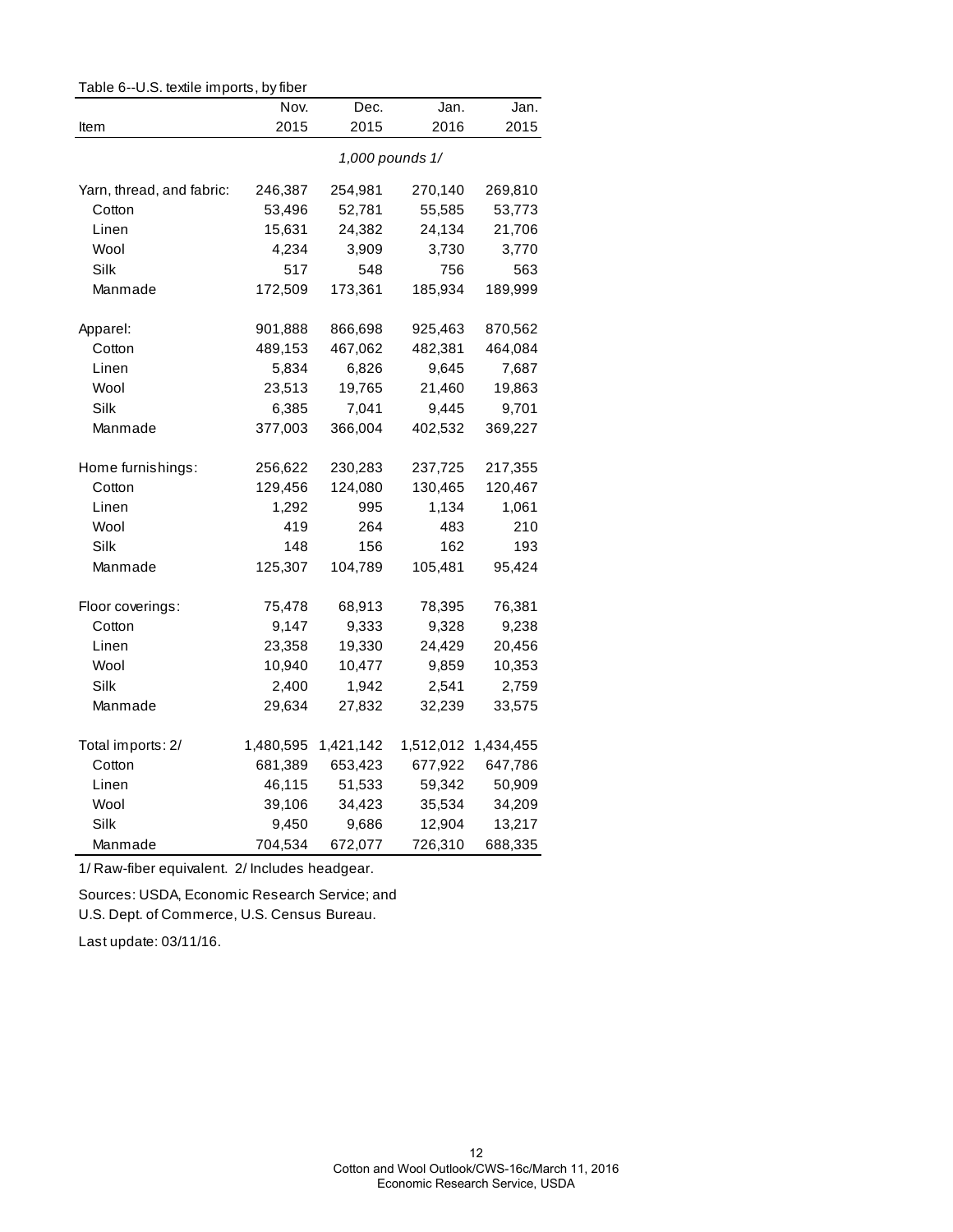| rable $r$ --0.5. lexule exports, by liber |         |         |                 |         |
|-------------------------------------------|---------|---------|-----------------|---------|
|                                           | Nov.    | Dec.    | Jan.            | Jan.    |
| Item                                      | 2015    | 2015    | 2016            | 2015    |
|                                           |         |         | 1,000 pounds 1/ |         |
| Yarn, thread, and fabric:                 | 242,939 | 206,123 | 231,363         | 235,003 |
| Cotton                                    | 130,966 | 104,008 | 125,792         | 125,109 |
| Linen                                     | 6,404   | 5,445   | 5,631           | 5,795   |
| Wool                                      | 3,744   | 3,734   | 2,910           | 2,601   |
| Silk                                      | 1,015   | 972     | 936             | 1,260   |
| Manmade                                   | 100,811 | 91,964  | 96,094          | 100,238 |
| Apparel:                                  | 23,517  | 19,736  | 20,091          | 23,417  |
| Cotton                                    | 10,435  | 8,664   | 8,870           | 10,623  |
| Linen                                     | 401     | 347     | 397             | 595     |
| Wool                                      | 1,535   | 1,221   | 1,198           | 1,208   |
| Silk                                      | 884     | 755     | 1,000           | 892     |
| Manmade                                   | 10,261  | 8,748   | 8,627           | 10,100  |
| Home furnishings:                         | 3,984   | 3,092   | 2,455           | 3,962   |
| Cotton                                    | 2,030   | 1,363   | 1,182           | 1,932   |
| Linen                                     | 170     | 146     | 124             | 263     |
| Wool                                      | 94      | 107     | 49              | 58      |
| Silk                                      | 81      | 90      | 66              | 95      |
| Manmade                                   | 1,608   | 1,387   | 1,034           | 1,614   |
| Floor coverings:                          | 24,217  | 22,871  | 23,192          | 26,648  |
| Cotton                                    | 1,982   | 1,879   | 1,956           | 1,902   |
| Linen                                     | 1,098   | 1,061   | 1,018           | 930     |
| Wool                                      | 1,360   | 1,091   | 1,260           | 1,526   |
| Silk                                      | 38      | 23      | 15              | 30      |
| Manmade                                   | 19,740  | 18,817  | 18,944          | 22,261  |
| Total exports: 2/                         | 294,721 | 251,872 | 277,151         | 289,085 |
| Cotton                                    | 145,460 | 115,948 | 137,833         | 139,596 |
| Linen                                     | 8,073   | 6,998   | 7,170           | 7,584   |
| Wool                                      | 6,734   | 6,154   | 5,418           | 5,394   |
| Silk                                      | 2,018   | 1,840   | 2,017           | 2,276   |
| Manmade                                   | 132,436 | 120,931 | 124,713         | 134,236 |

 $Table 7-UC$  to this exports, by fiber

1/ Raw-fiber equivalent. 2/ Includes headgear.

Sources: USDA, Economic Research Service; and U.S. Dept. of Commerce, U.S. Census Bureau.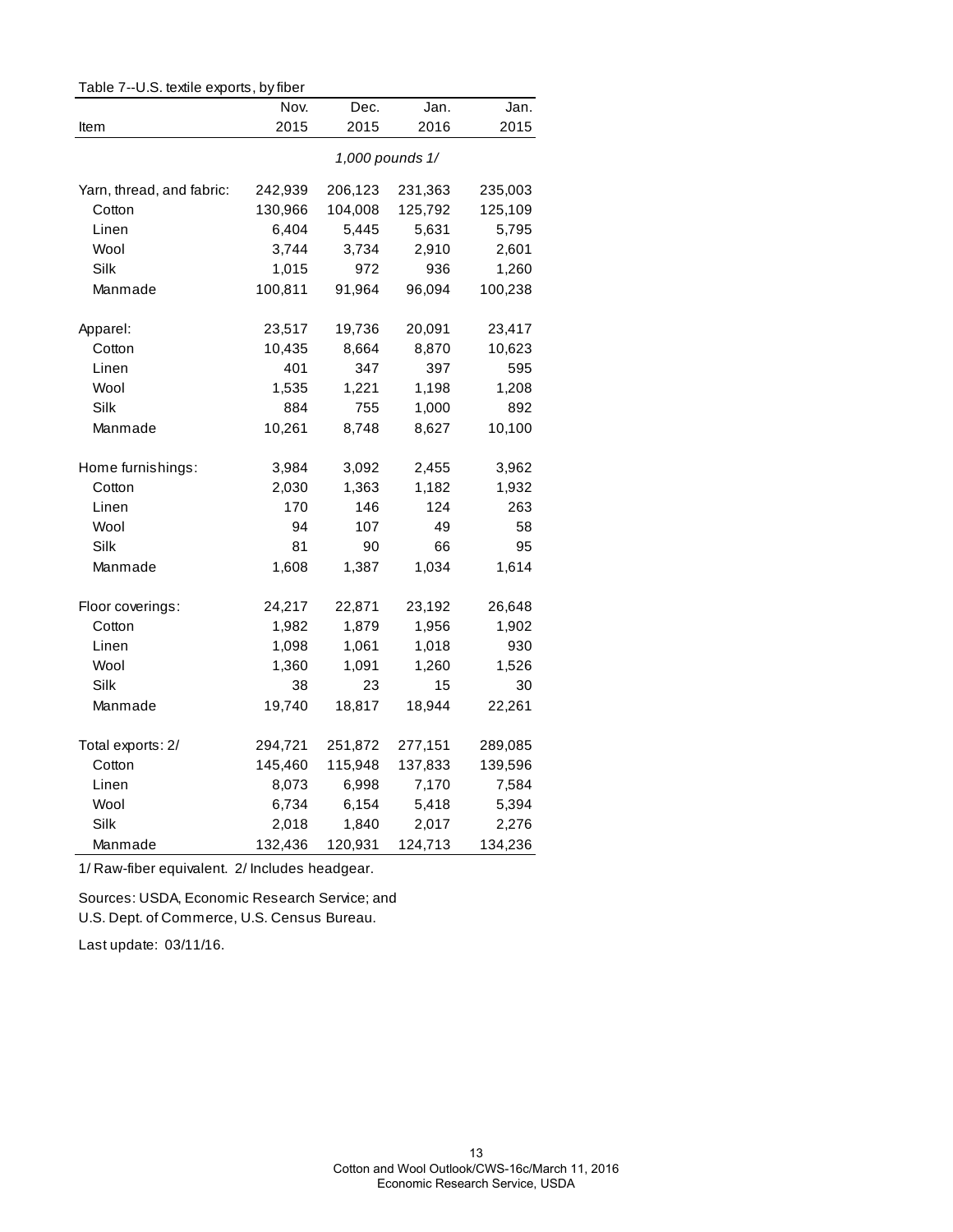| Table 8--U.S. cotton textile imports, by origin |  |  |  |  |  |
|-------------------------------------------------|--|--|--|--|--|
|-------------------------------------------------|--|--|--|--|--|

|                    | Nov.    | Dec.    | Jan.            | Jan.    |
|--------------------|---------|---------|-----------------|---------|
| Region/country     | 2015    | 2015    | 2016            | 2015    |
|                    |         |         | 1,000 pounds 1/ |         |
| North America      | 135,811 | 129,966 | 108,107         | 109,563 |
| Canada             | 3,355   | 2,534   | 2,873           | 2,382   |
| Dominican Republic | 6,053   | 7,926   | 6,257           | 4,979   |
| El Salvador        | 16,562  | 19,897  | 14,151          | 14,716  |
| Guatemala          | 8,374   | 6,844   | 7,842           | 7,397   |
| Haiti              | 10,874  | 14,295  | 9,051           | 9,838   |
| Honduras           | 31,361  | 28,474  | 19,331          | 21,167  |
| Mexico             | 41,438  | 35,360  | 34,670          | 37,136  |
| Nicaragua          | 17,774  | 14,615  | 13,918          | 11,934  |
| South America      | 4,250   | 4,505   | 3,923           | 3,782   |
| Colombia           | 1,963   | 2,015   | 1,589           | 1,291   |
| Peru               | 2,037   | 2,226   | 2,005           | 2,239   |
| Europe             | 13,664  | 12,916  | 12,078          | 11,283  |
| Germany            | 841     | 1,032   | 666             | 886     |
| Italy              | 1,733   | 1,599   | 1,564           | 1,693   |
| Portugal           | 1,561   | 1,502   | 1,302           | 1,110   |
| Turkey             | 6,982   | 6,005   | 5,802           | 5,205   |
| Asia               | 515,636 | 490,596 | 539,745         | 509,866 |
| <b>Bahrain</b>     | 1,754   | 1,704   | 1,761           | 1,748   |
| Bangladesh         | 43,736  | 45,536  | 57,770          | 51,065  |
| Cambodia           | 14,597  | 13,825  | 13,745          | 14,788  |
| China              | 220,044 | 202,283 | 224,428         | 208,624 |
| Hong Kong          | 999     | 1,205   | 1,415           | 906     |
| India              | 67,880  | 63,024  | 70,220          | 67,679  |
| Indonesia          | 23,824  | 22,910  | 23,740          | 23,496  |
| Israel             | 427     | 531     | 696             | 663     |
| Japan              | 1,184   | 1,469   | 1,186           | 1,134   |
| Jordan             | 3,594   | 3,465   | 3,941           | 4,713   |
| Malaysia           | 2,760   | 2,300   | 2,367           | 2,803   |
| Pakistan           | 56,573  | 59,161  | 56,968          | 57,274  |
| Philippines        | 3,519   | 3,227   | 3,131           | 4,675   |
| South Korea        | 5,064   | 5,298   | 5,698           | 4,733   |
| Sri Lanka          | 8,113   | 8,148   | 8,039           | 9,272   |
| Taiwan             | 1,908   | 1,944   | 2,029           | 2,233   |
| Thailand           | 5,062   | 4,962   | 4,421           | 5,072   |
| Vietnam            | 53,429  | 48,698  | 57,388          | 47,630  |
| Oceania            | 30      | 56      | 29              | 59      |
| Africa             | 11,999  | 15,383  | 14,039          | 13,232  |
| Egypt              | 5,809   | 7,159   | 7,264           | 6,915   |
| Kenya              | 1,707   | 2,497   | 2,520           | 2,161   |
| Lesotho            | 2,460   | 3,127   | 2,181           | 2,213   |
| Mauritius          | 927     | 1,169   | 775             | 762     |
| World 2/           | 681,389 | 653,423 | 677,922         | 647,786 |

Sources: USDA, Economic Research Service; and

U.S. Dept. of Commerce, U.S. Census Bureau.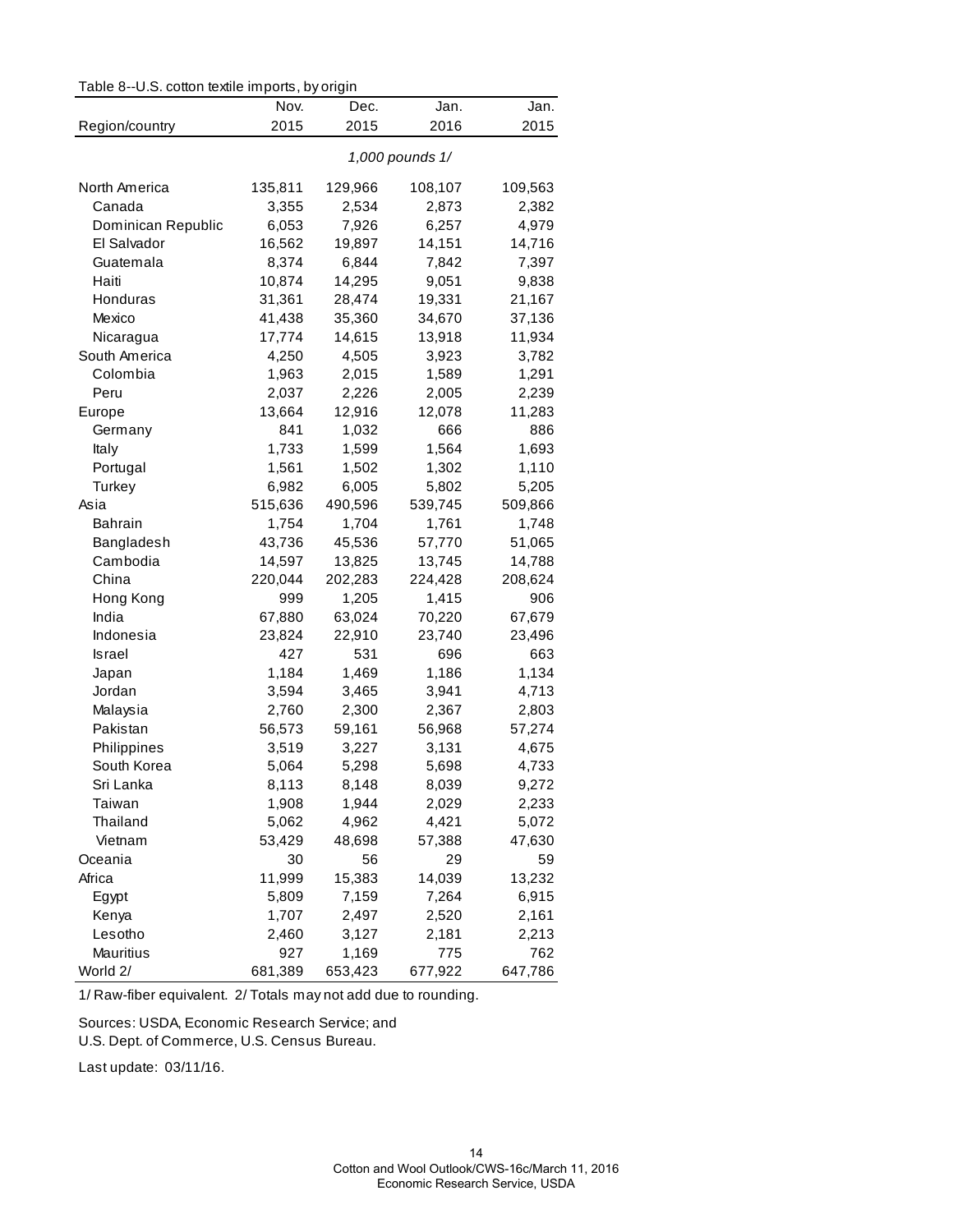|  |  | Table 9--U.S. cotton textile exports, by destination |
|--|--|------------------------------------------------------|
|--|--|------------------------------------------------------|

|                             | Nov.    | Dec.    | Jan.            | Jan.    |
|-----------------------------|---------|---------|-----------------|---------|
| Region/country              | 2015    | 2015    | 2016            | 2015    |
|                             |         |         | 1,000 pounds 1/ |         |
| North America               | 120,897 | 94,694  | 116,628         | 122,112 |
| <b>Bahamas</b>              | 189     | 183     | 76              | 127     |
| Canada                      | 7,862   | 6,357   | 6,645           | 9,133   |
| Costa Rica                  | 299     | 404     | 286             | 196     |
| Dominican Republic          | 18,685  | 12,302  | 18,740          | 15,161  |
| El Salvador                 | 6,330   | 4,225   | 7,159           | 7,865   |
| Guatemala                   | 1,893   | 1,595   | 2,152           | 2,504   |
| Haiti                       | 788     | 665     | 754             | 403     |
| Honduras                    | 56,437  | 46,387  | 56,897          | 59,345  |
| Mexico                      | 24,793  | 19,393  | 20,953          | 24,424  |
| Nicaragua                   | 2,667   | 2,550   | 2,521           | 2,587   |
| Panama                      | 249     | 147     | 129             | 108     |
| South America               | 4,250   | 3,728   | 4,180           | 4,869   |
| Brazil                      | 463     | 432     | 169             | 307     |
| Chile                       | 184     | 103     | 190             | 152     |
| Colombia                    | 2,491   | 2,187   | 2,881           | 2,334   |
| Peru                        | 754     | 732     | 688             | 1,491   |
| Europe                      | 3,622   | 3,302   | 3,264           | 2,514   |
| Belgium                     | 268     | 325     | 209             | 308     |
| France                      | 88      | 79      | 76              | 87      |
| Germany                     | 326     | 301     | 369             | 342     |
| Italy                       | 334     | 189     | 152             | 185     |
| Monaco                      | 970     | 1,011   | 1,009           | 0       |
| Netherlands                 | 271     | 172     | 233             | 226     |
| United Kingdom              | 861     | 644     | 737             | 846     |
| Asia                        | 13,292  | 11,442  | 11,012          | 9,183   |
| China                       | 9,275   | 8,008   | 7,003           | 5,286   |
| Hong Kong                   | 532     | 620     | 618             | 440     |
| India                       | 350     | 208     | 191             | 219     |
| Israel                      | 137     | 118     | 151             | 86      |
| Japan                       | 832     | 776     | 701             | 809     |
| Saudi Arabia                | 123     | 98      | 90              | 96      |
| Singapore                   | 175     | 89      | 160             | 123     |
| South Korea                 | 531     | 405     | 596             | 545     |
| Taiwan                      | 121     | 101     | 62              | 173     |
| <b>United Arab Emirates</b> | 154     | 409     | 546             | 307     |
| Vietnam                     | 150     | 112     | 421             | 237     |
| Oceania                     | 531     | 607     | 450             | 526     |
| Australia                   | 364     | 495     | 321             | 365     |
| New Zealand                 | 153     | 88      | 115             | 138     |
| Africa                      | 2,868   | 2,174   | 2,299           | 392     |
| Morocco                     | 2,528   | 1,883   | 2,052           | 139     |
| World 2/                    | 145,460 | 115,948 | 137,833         | 139,596 |

Sources: USDA, Economic Research Service; and

U.S. Dept. of Commerce, U.S. Census Bureau.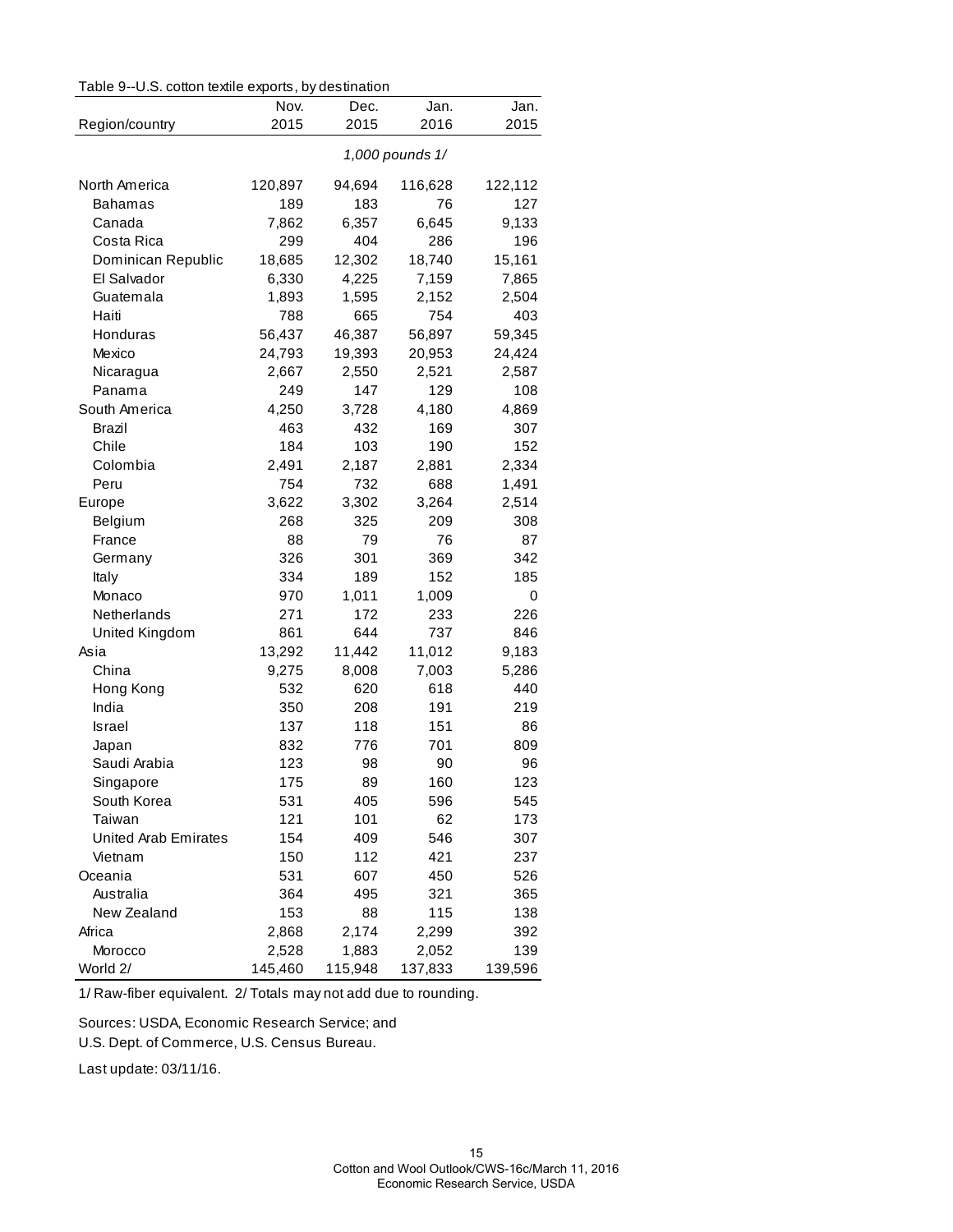| Table To-Acreage, yield, and production estimates, 2010 |                   |                |                |             |
|---------------------------------------------------------|-------------------|----------------|----------------|-------------|
| State/region                                            | Planted           | Harvested      | Yield          | Production  |
|                                                         |                   |                | Pounds/        |             |
|                                                         | -- 1,000 acres -- |                | harvested acre | 1,000 bales |
| Upland:                                                 |                   |                |                |             |
| Alabama                                                 | 315               | 313            | 843            | 550         |
| Florida                                                 | 85                | 84             | 857            | 150         |
| Georgia                                                 | 1,130             | 1,120          | 986            | 2,300       |
| North Carolina                                          | 385               | 365            | 686            | 522         |
| South Carolina                                          | 235               | 105            | 686            | 150         |
| Virginia                                                | 85                | 84             | 823            | 144         |
| Southeast                                               | 2,235             | 2,071          | 884            | 3,816       |
| Arkansas                                                | 210               | 205            | 1,112          | 475         |
| Louisiana                                               | 115               | 112            | 814            | 190         |
| Mississippi                                             | 320               | 315            | 1,021          | 670         |
| Missouri                                                | 185               | 175            | 1,111          | 405         |
| Tennessee                                               | 155               | 140            | 1,035          | 302         |
| Delta                                                   | 985               | 947            | 1,035          | 2,042       |
| Kansas                                                  | 16                | 15             | 864            | 27          |
| Oklahoma                                                | 215               | 205            | 866            | 370         |
| <b>Texas</b>                                            | 4,800             | 4,500          | 613            | 5,750       |
| Southwest                                               | 5,031             | 4,720          | 625            | 6,147       |
| Arizona                                                 | 89                | 88             | 1,555          | 285         |
| California                                              | 47                | 46             | 1,722          | 165         |
| New Mexico                                              | 35                | 31             | 821            | 53          |
| West                                                    | 171               | 165            | 1,463          | 503         |
| <b>Total Upland</b>                                     | 8,422             | 7,903          | 760            | 12,508      |
| Pima:                                                   |                   |                |                |             |
| Arizona                                                 | 18                | 17             | 904            | 32          |
| California                                              | 117               | 116            | 1,490          | 360         |
| New Mexico                                              | $\overline{7}$    | $\overline{7}$ | 1,043          | 15          |
| Texas                                                   | 17                | 15             | 896            | 28          |
| <b>Total Pima</b>                                       | 159               | 155            | 1,348          | 435         |
| Total all                                               | 8,581             | 8,058          | 771            | 12,943      |

| Table 10--Acreage, yield, and production estimates, 2015 |  |  |
|----------------------------------------------------------|--|--|
|                                                          |  |  |

Source: USDA, March 2016 *Crop Production* report.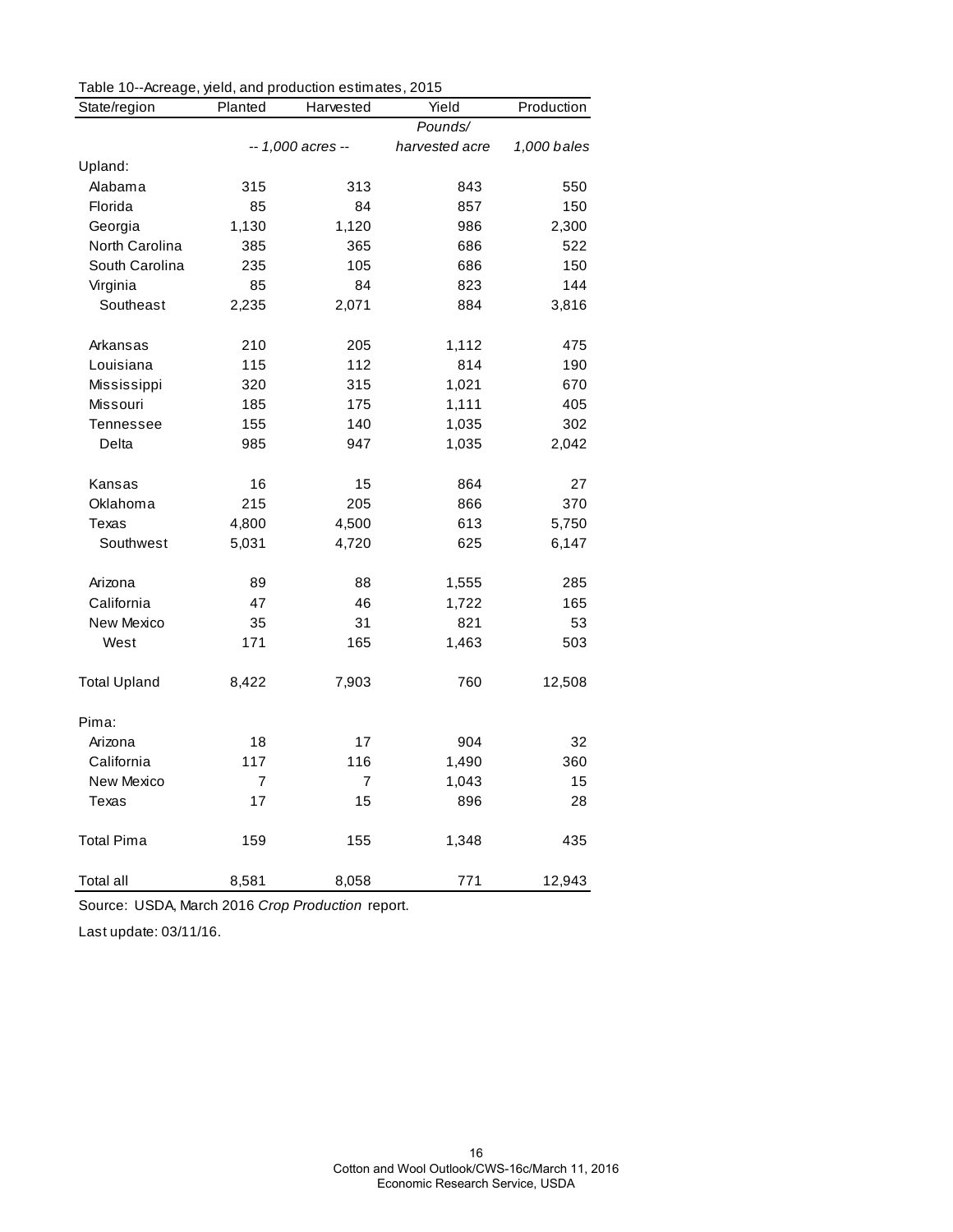| Table 11--Annual U.S. cotton textile imports, by origin |                 |           |           |           |           |
|---------------------------------------------------------|-----------------|-----------|-----------|-----------|-----------|
| Region/country                                          | 2011            | 2012      | 2013      | 2014      | 2015      |
|                                                         | 1,000 pounds 1/ |           |           |           |           |
|                                                         |                 |           |           |           |           |
| North America                                           | 1,839,260       | 1,663,709 | 1,641,325 | 1,641,325 | 1,716,033 |
| Canada                                                  | 39,566          | 35,142    | 33,605    | 33,605    | 37,204    |
| Dominican Republic                                      | 70,750          | 68,687    | 72,034    | 72,034    | 96,386    |
| El Salvador                                             | 258,273         | 245,880   | 231,319   | 231,319   | 229,423   |
| Guatemala                                               | 106,356         | 97,775    | 99,397    | 99,397    | 100,237   |
| Haiti                                                   | 153,955         | 145,491   | 145,704   | 145,704   | 162,016   |
| Honduras                                                | 412,001         | 349,589   | 331,688   | 331,688   | 373,555   |
| Mexico                                                  | 581,538         | 525,362   | 533,802   | 533,802   | 504,833   |
| Nicaragua                                               | 206,973         | 185,672   | 187,789   | 187,789   | 212,145   |
| South America                                           | 59,298          | 51,679    | 52,233    | 52,233    | 50,262    |
| Colombia                                                | 20,007          | 18,882    | 21,367    | 21,367    | 21,756    |
| Peru                                                    | 33,976          | 29,568    | 28,216    | 28,216    | 25,279    |
| Europe                                                  | 138,988         | 147,866   | 154,453   | 154,453   | 168,994   |
| Italy                                                   | 19,999          | 18,573    | 19,574    | 19,574    | 19,797    |
| Turkey                                                  | 55,340          | 67,294    | 72,228    | 72,228    | 82,360    |
| Asia                                                    | 6,322,653       | 6,142,919 | 6,436,939 | 6,436,939 | 6,674,848 |
| <b>Bahrain</b>                                          | 19,100          | 17,784    | 15,586    | 15,586    | 20,814    |
| Bangladesh                                              | 537,172         | 535,183   | 599,814   | 599,814   | 635,546   |
| Cambodia                                                | 251,639         | 237,724   | 222,372   | 222,372   | 208,087   |
| China                                                   | 2,748,175       | 2,660,785 | 2,780,763 | 2,780,763 | 2,783,354 |
| India                                                   | 687,902         | 709,190   | 752,471   | 752,471   | 870,865   |
| Indonesia                                               | 352,379         | 336,227   | 333,990   | 333,990   | 303,180   |
| Jordan                                                  | 47,888          | 50,876    | 53,601    | 53,601    | 50,893    |
| Malaysia                                                | 33,248          | 32,413    | 33,900    | 33,900    | 38,615    |
| Pakistan                                                | 766,688         | 720,502   | 737,499   | 737,499   | 752,786   |
| Philippines                                             | 66,283          | 58,070    | 54,355    | 54,355    | 49,407    |
| South Korea                                             | 68,854          | 68,583    | 66,472    | 66,472    | 68,205    |
| Sri Lanka                                               | 79,228          | 77,051    | 89,509    | 89,509    | 98,666    |
| Taiwan                                                  | 33,183          | 31,839    | 27,628    | 27,628    | 26,568    |
| Thailand                                                | 97,247          | 75,997    | 78,995    | 78,995    | 63,708    |
| Vietnam                                                 | 474,708         | 483,033   | 541,919   | 541,919   | 653,755   |
| Oceania                                                 | 709             | 547       | 406       | 760       | 453       |
| Africa                                                  | 203,404         | 184,169   | 178,919   | 178,919   | 170,110   |
| Egypt                                                   | 108,009         | 99,751    | 95,050    | 95,050    | 85,556    |
| Kenya                                                   | 27,598          | 25,350    | 25,180    | 25,180    | 27,939    |
| Lesotho                                                 | 39,588          | 33,523    | 33,455    | 33,455    | 29,256    |
| World 2/                                                | 8,564,312       | 8,190,888 | 8,464,276 | 8,464,276 | 8,780,699 |

Sources: USDA, Economic Research Service; and U.S. Dept. of Commerce, U.S. Census Bureau. Last update: 03/11/16.